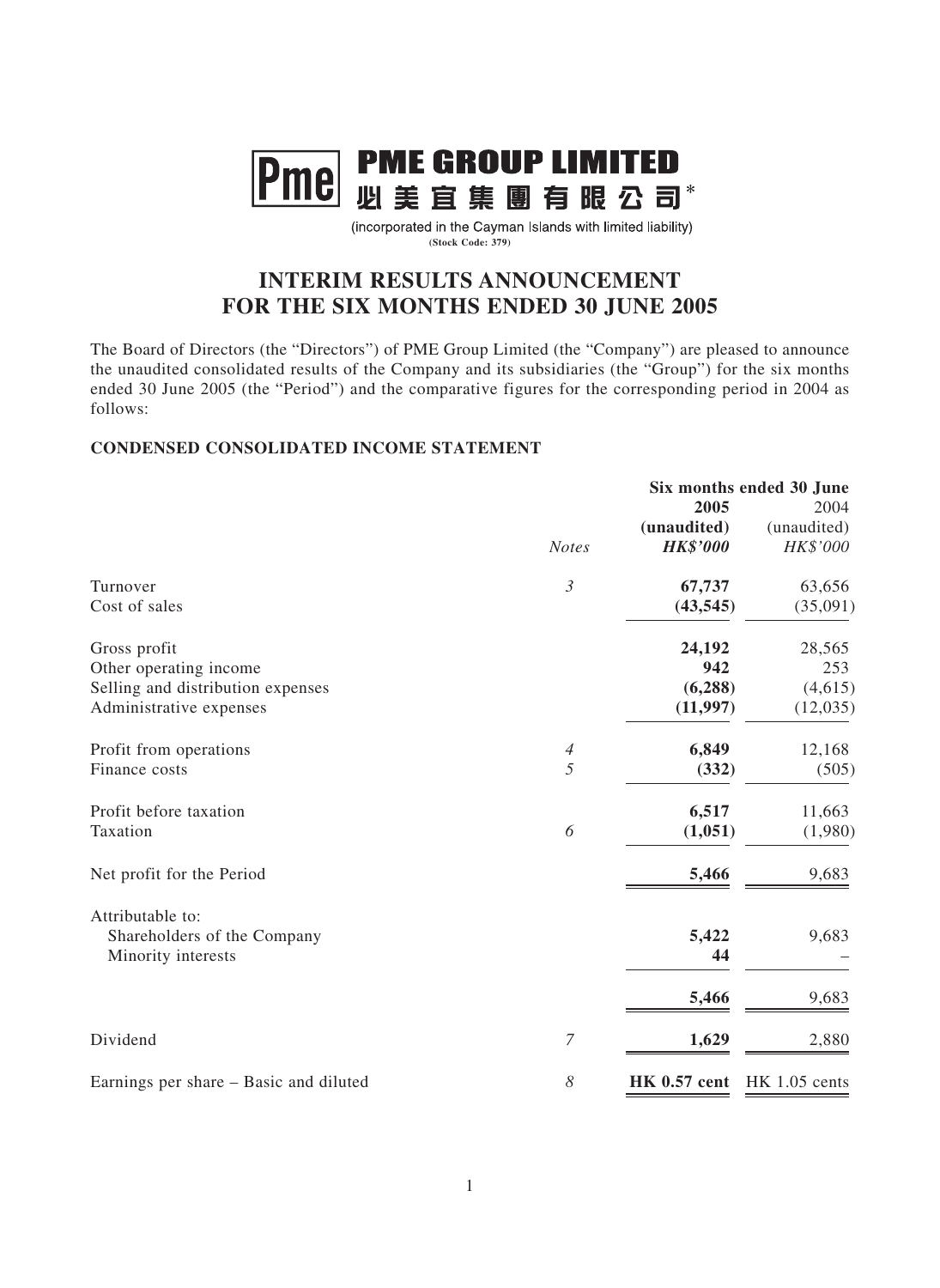# **CONDENSED CONSOLIDATED BALANCE SHEET**

|                                                            |              | 30 June<br>2005                | 31 December<br>2004<br>(audited) |
|------------------------------------------------------------|--------------|--------------------------------|----------------------------------|
|                                                            | <b>Notes</b> | (unaudited)<br><b>HK\$'000</b> | HK\$'000                         |
| <b>Non-current assets</b>                                  |              |                                |                                  |
| Property, plant and machinery<br>Investments in securities |              | 129,277                        | 125,312<br>6,144                 |
| Available-for-sale investments                             |              | 2,738                          |                                  |
| Other assets<br>Club debentures                            |              | 3,903<br>350                   | 3,903<br>350                     |
|                                                            |              | 136,268                        | 135,709                          |
| <b>Current assets</b>                                      |              |                                |                                  |
| Inventories                                                |              | 33,343                         | 28,177                           |
| Debtors, deposits and prepayments                          | 9            | 55,593                         | 52,393                           |
| Loan receivable                                            |              | 1,852                          | 7,860                            |
| Taxation recoverable                                       |              | 2,245                          | 1,550                            |
| Bank balances and cash                                     |              | 36,878                         | 36,800                           |
|                                                            |              | 129,911                        | 126,780                          |
| <b>Current liabilities</b>                                 |              |                                |                                  |
| Creditors and accruals                                     | 10           | 4,011<br>1,302                 | 8,376<br>925                     |
| Taxation payable<br>Obligations under a finance lease      |              | 235                            | 165                              |
| Bank borrowings                                            |              | 14,990                         | 12,290                           |
|                                                            |              | 20,538                         | 21,756                           |
| <b>Net current assets</b>                                  |              | 109,373                        | 105,024                          |
| <b>Total assets less current liabilities</b>               |              | 245,641                        | 240,733                          |
| <b>Non-current liabilities</b>                             |              |                                |                                  |
| Obligations under a finance lease<br>Deferred taxation     |              | 84<br>4,678                    | 235<br>4,678                     |
|                                                            |              |                                |                                  |
|                                                            |              | 4,762                          | 4,913                            |
|                                                            |              | 240,879                        | 235,820                          |
| <b>Capital and reserves</b><br>Share capital               |              | 9,580                          | 9,580                            |
| Share premium and reserves                                 |              | 231,045                        | 226,240                          |
| Equity attributable to shareholders                        |              |                                |                                  |
| of the Company<br>Minority interests                       |              | 240,625<br>254                 | 235,820                          |
| <b>Total Equity</b>                                        |              | 240,879                        | 235,820                          |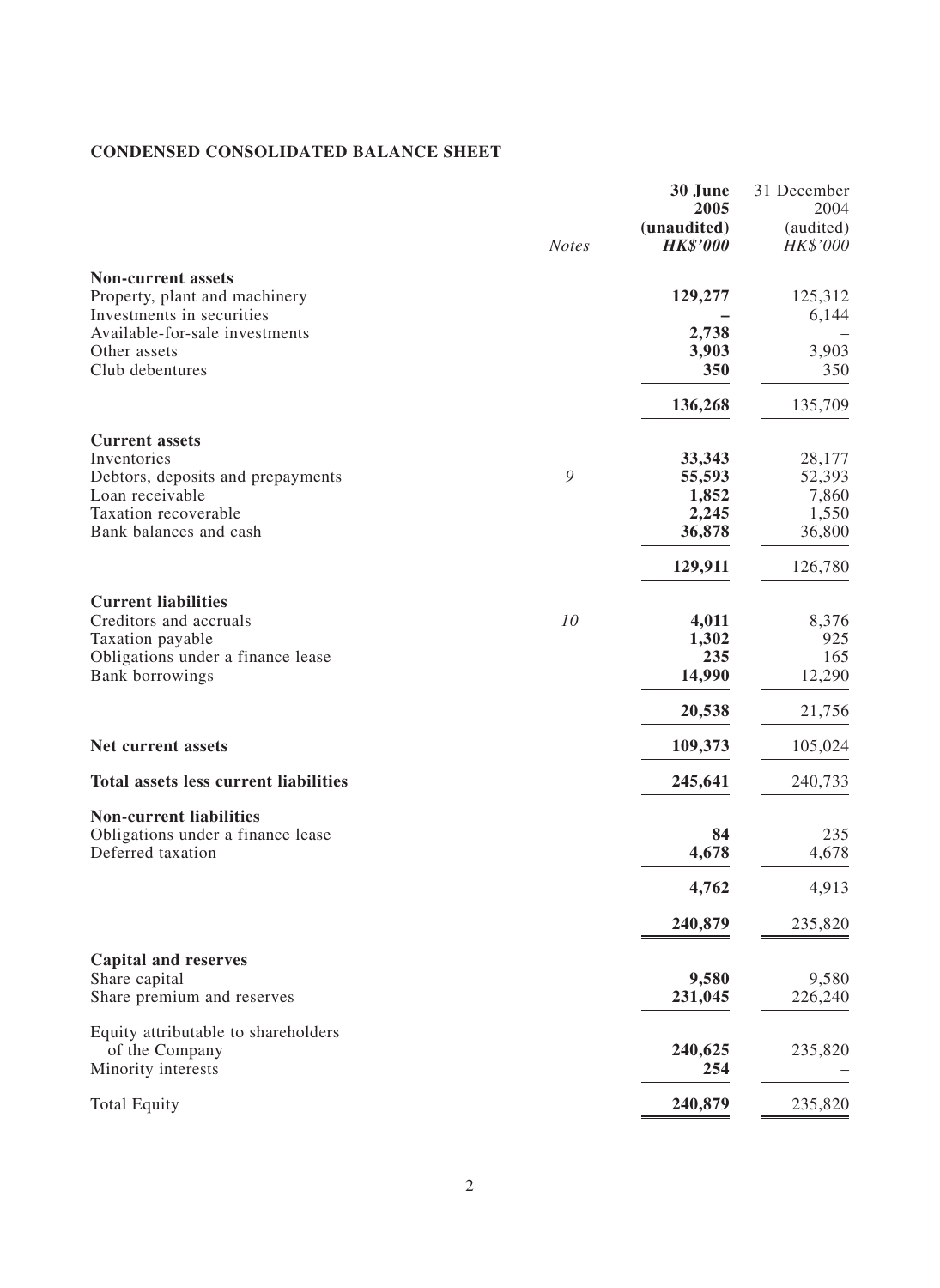*Notes:*

#### **1. Basis of Preparation**

The condensed financial statements have been prepared in accordance with Hong Kong Accounting Standard 34 "Interim Financial Reporting" issued by the Hong Kong Institute of Certified Public Accountants (the "HKICPA") and the applicable disclosure requirements of Appendix 16 to the Rules Governing the Listing of Securities on The Stock Exchange of Hong Kong Limited (the "Listing Rules").

### **2. Accounting Policies**

The condensed financial statements have been prepared under the historical cost convention except for certain financial instruments, which are measured at fair values, as appropriate.

The accounting policies adopted in the preparation of these unaudited condensed consolidated interim financial statements are consistent with those adopted in the Group's audited financial statements for the year ended 31 December 2004 except as described below.

In the Period, the Group has applied, for the first time, a number of new Hong Kong Financial Reporting Standards ("HKFRS(s)"), Hong Kong Accounting Standards ("HKAS(s)") and Interpretations (hereinafter collectively referred to as "new HKFRSs") issued by the HKICPA that are effective for accounting periods beginning on or after 1 January 2005. The adoption of the new HKFRSs has had no material impact on the Group's accounting policies and the methods of computation in the Group's condensed consolidated financial statements for the six months ended 30 June 2005, except the followings:

#### *(a) HKAS 1 "Presentation of Financial Statements ("HKAS 1")*

The application of the HKAS 1 has resulted in a change in the presentation of the income statement, balance sheet and the statement of changes in equity. In particular, the presentation of minority interests has been changed. The change in presentation has been applied retrospectively.

#### *(b) HKAS 17 "Leases" ("HKAS 17")*

The application of the HKAS 17 has resulted in a change in the accounting policy relating to the reclassification of leasehold land and land use rights from property, plant and equipment to operating leases. Under HKAS 17, the land and buildings elements of a lease of land and building are considered separately for the purpose of lease classification, unless the lease payments cannot be allocated reliably between the land and buildings elements, the leasehold interests in land continue to be accounted for as property, plant and equipment. In current and prior periods, the Group's leasehold land and buildings were continued to include in property, plant and equipment as the land and buildings elements cannot be allocated reliably.

#### *(c) HKAS 39 "Financial Instruments: Recognition and Measurement" ("HKAS 39")*

The application of the HKAS 39 has resulted in a change in the presentation of balance sheet. In particular, the presentation of investments in securities has been reclassified to available-for-sale investments. Except for the presentation, the adoption of the HKAS 39 had no material impact on the accounting policies of the Group and the methods of computation in the Group's condensed consolidated interim financial statements in the current and prior periods.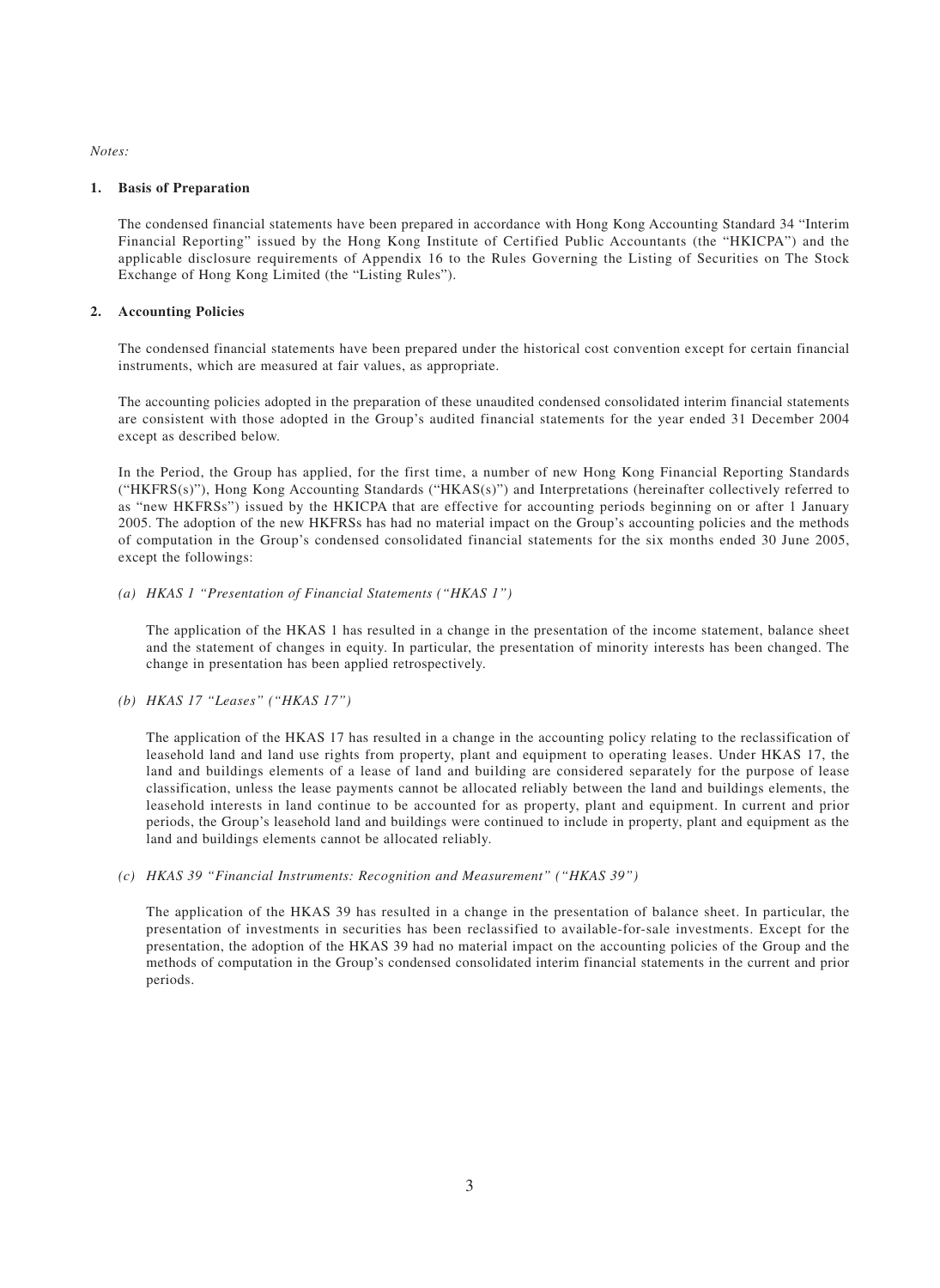#### **3. Segmental Information**

The analysis of the turnover and segment result of the Group by operating divisions during the Period are as follows:

|                            |                          | <b>Turnover</b> |                 | <b>Segment result</b> |
|----------------------------|--------------------------|-----------------|-----------------|-----------------------|
|                            | Six months ended 30 June |                 |                 |                       |
|                            | 2005                     | 2004            | 2005            | 2004                  |
|                            | (Unaudited)              | (Unaudited)     | (Unaudited)     | (Unaudited)           |
| <b>Operating divisions</b> | <b>HK\$'000</b>          | HK\$'000        | <b>HK\$'000</b> | HK\$'000              |
| Manufacturing products     | 31,892                   | 27,378          | 3,415           | 7,735                 |
| Trading products           | 33,784                   | 34,835          | 987             | 3,415                 |
| Technical services         | 2,061                    | 1,443           | 1,505           | 765                   |
|                            | 67,737                   | 63,656          | 5,907           | 11,915                |
| Other operating income     |                          |                 | 942             | 253                   |
| Profit from operations     |                          |                 | 6,849           | 12,168                |
| Finance costs              |                          |                 | (332)           | (505)                 |
| Profit before taxation     |                          |                 | 6,517           | 11,663                |
| Taxation                   |                          |                 | (1,051)         | (1,980)               |
| Net profit for the Period  |                          |                 | 5,466           | 9,683                 |

The Group's operations are located in Hong Kong and Mainland China. The Group's trading division is mainly located in Hong Kong. Manufacturing and technical services are carried out in Mainland China.

The following table provides an analysis of the Group's turnover by geographical market, irrespective of the origin of customers:

|                          | Six months ended 30 June |             |
|--------------------------|--------------------------|-------------|
|                          | 2005                     | 2004        |
|                          | (Unaudited)              | (Unaudited) |
|                          | <b>HK\$'000</b>          | HK\$'000    |
| Hong Kong                | 36,201                   | 39,160      |
| Mainland China           | 24,428                   | 19,976      |
| Other Asian regions      | 4,489                    | 2,425       |
| North America and Europe | 1,018                    | 624         |
| Other countries          | 1,601                    | 1,471       |
|                          | 67,737                   | 63,656      |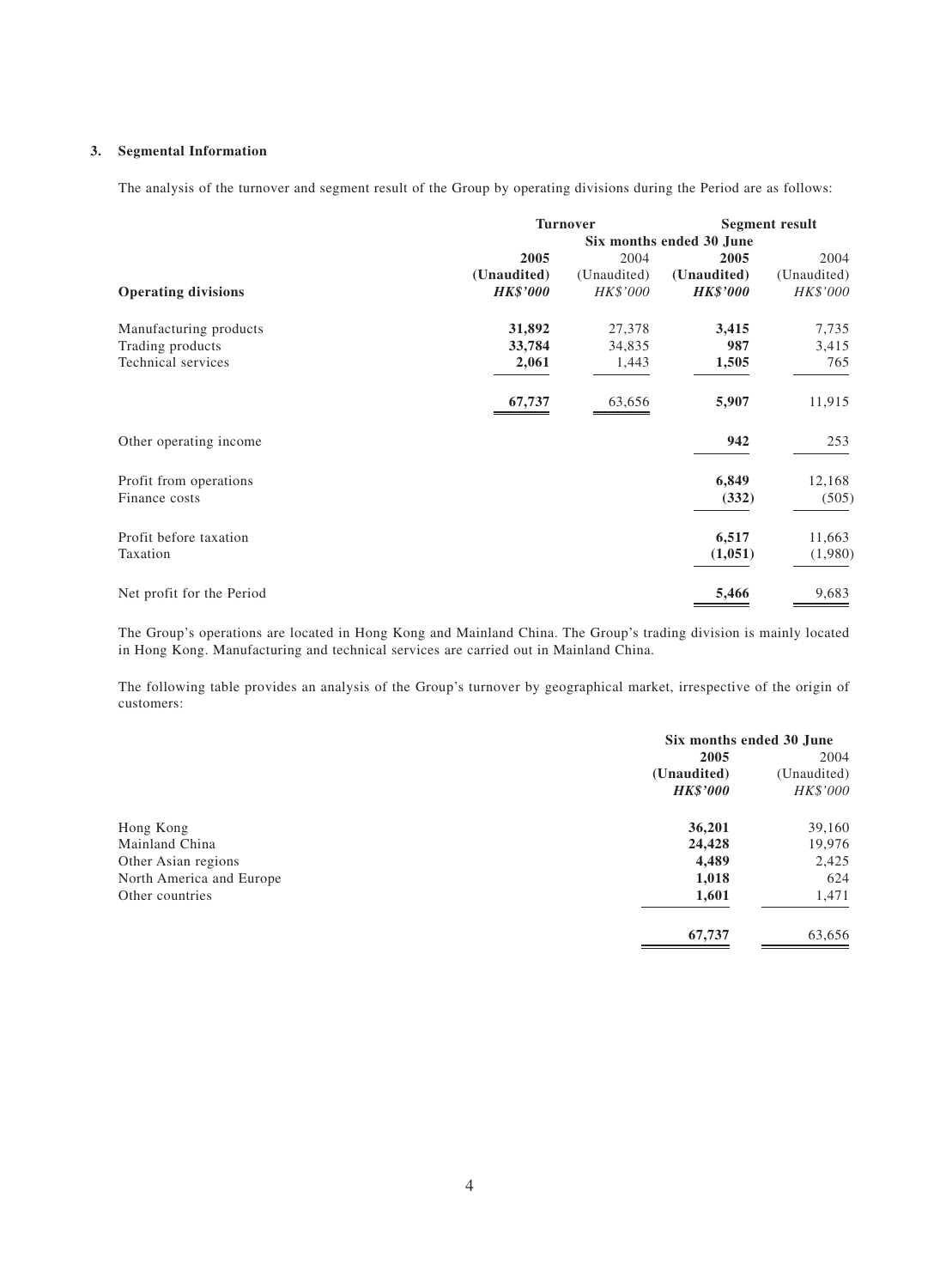#### **4. Profit from Operations**

|    |                                                                        | Six months ended 30 June |             |
|----|------------------------------------------------------------------------|--------------------------|-------------|
|    |                                                                        | 2005                     | 2004        |
|    |                                                                        | (Unaudited)              | (Unaudited) |
|    |                                                                        | <b>HK\$'000</b>          | HK\$'000    |
|    | Profit from operations has been arrived at after charging/(crediting): |                          |             |
|    | Depreciation and amortisation:                                         |                          |             |
|    | $-$ Own assets                                                         | 2,454                    | 2,750       |
|    | - Asset held under a finance lease                                     | 93                       | 93          |
|    | Cost of inventories sold                                               | 43,545                   | 35,091      |
|    | Revaluation decrease on investments                                    | 65                       |             |
|    | Profit on disposals of investments                                     | (503)                    |             |
|    | Dividend income                                                        | (179)                    |             |
| 5. | <b>Finance Costs</b>                                                   |                          |             |
|    |                                                                        | Six months ended 30 June |             |
|    |                                                                        | 2005                     | 2004        |
|    |                                                                        | (Unaudited)              | (Unaudited) |

|                                                                          | $\sqrt{2}$<br><b>HK\$'000</b> | $C$ <i>naudrou</i><br>HK\$'000 |
|--------------------------------------------------------------------------|-------------------------------|--------------------------------|
| Interest on bank loans and overdrafts wholly repayable within five years | 318                           | 490                            |
| Interest on finance lease                                                | 14                            | 15                             |
|                                                                          | 332                           | 505                            |

#### **6. Taxation**

|                         | Six months ended 30 June |             |
|-------------------------|--------------------------|-------------|
|                         | 2005                     | 2004        |
|                         | (Unaudited)              | (Unaudited) |
|                         | <b>HK\$'000</b>          | HK\$'000    |
| The charge comprises:   |                          |             |
| Current period:         |                          |             |
| - Hong Kong Profits Tax | 1,051                    | 1,793       |
| - Deferred tax          |                          | 187         |
|                         | 1,051                    | 1,980       |

Hong Kong Profits Tax is calculated at 17.5% on the estimated assessable profits for both periods.

#### **7. Dividend**

|                  |                                | Six months ended 30 June |  |
|------------------|--------------------------------|--------------------------|--|
|                  | 2005                           | 2004                     |  |
|                  | (Unaudited)<br><b>HK\$'000</b> | (Unaudited)<br>HK\$'000  |  |
| Interim dividend | 1,629                          | 2,880                    |  |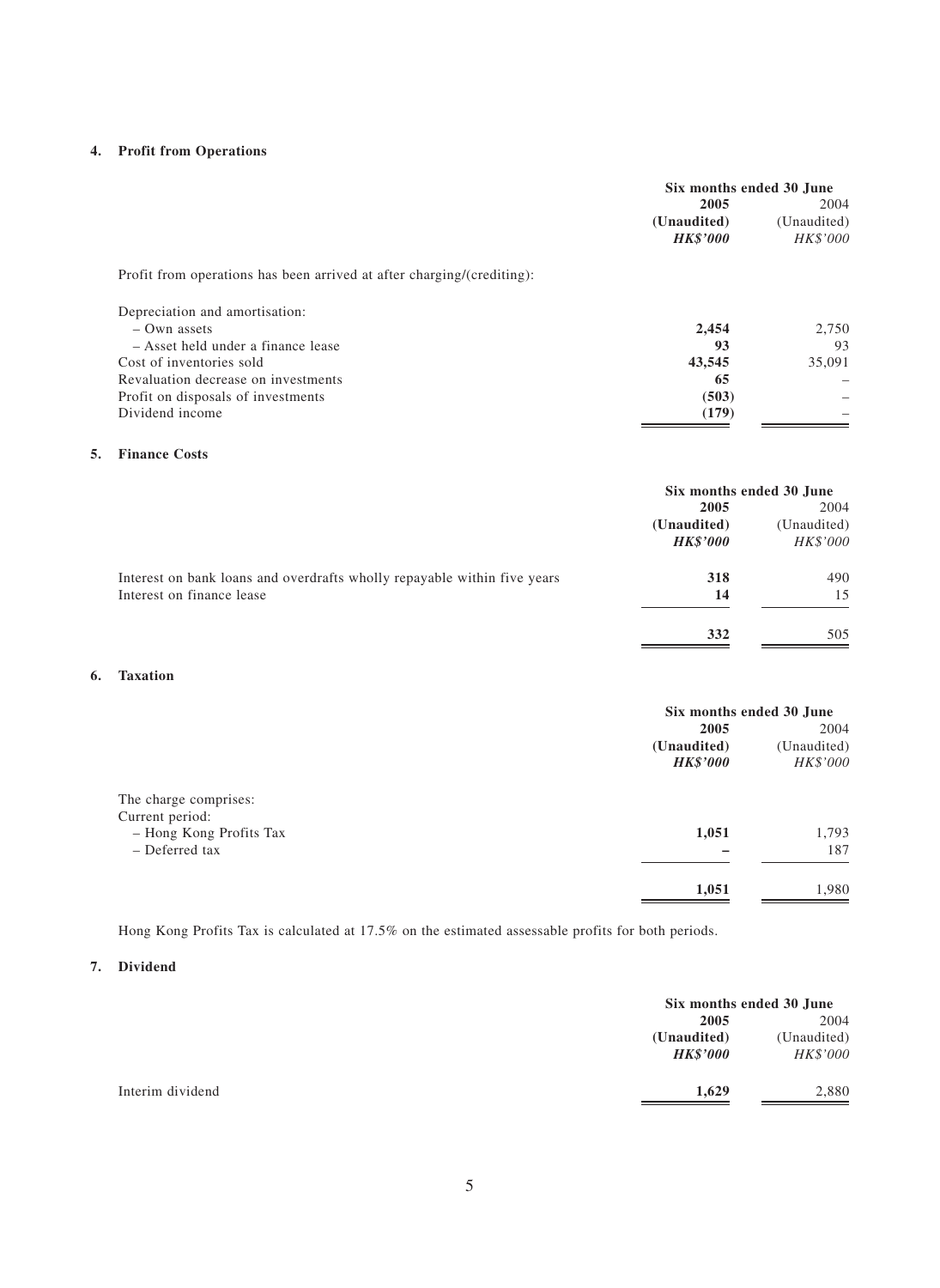The Directors resolved that an interim dividend of HK0.17 cent per share for the six months ended 30 June 2005 (2004: HK 0.3 cent) to be paid to the shareholders whose names register in the Company's register of members on 20 October 2005. The dividend warrants will be dispatched at around 27 October 2005.

#### **8. Earnings per Share**

The calculation of the basic and diluted earnings per share is based on the net profit for the Period attributable to the shareholders of the Company of HK\$5,422,000 (2004:HK\$9,683,000) and the weighted average number of 958,000,000 (2004: 924,835,165) ordinary shares in issue during the Period.

There is no difference between the basic and diluted earnings per share as the Company has no potential dilutive ordinary shares during both periods.

#### **9. Debtors, Deposits and Prepayments**

The Group has a policy of allowing average credit period of 60 to 90 days to its trade debtors. In addition, for certain customers with well-established relationship and good past repayment histories, a longer credit period may be granted.

The aged analysis of the trade debtors of HK\$46,184,000 (31 December 2004: HK\$44,271,000) which are included in the debtors, deposits and prepayments are as follows:

|                                         | 30 June         | 31 December |
|-----------------------------------------|-----------------|-------------|
|                                         | 2005            | 2004        |
|                                         | (Unaudited)     | (Audited)   |
|                                         | <b>HK\$'000</b> | HK\$'000    |
| Within 30 days                          | 17,148          | 26,281      |
| 31 to 60 days                           | 11,257          | 11,383      |
| 61 to 90 days                           | 11,404          | 4,012       |
| Over 90 days                            | 6,375           | 2,595       |
|                                         | 46,184          | 44,271      |
| Other debtors, deposits and prepayments | 9,409           | 8,122       |
|                                         | 55,593          | 52,393      |

#### **10. Creditors and Accruals**

The aged analysis of the trade creditors of HK\$2,789,000 (31 December 2004: HK\$4,942,000) which are included in the creditors and accruals is as follows:

|                              | 30 June         | 31 December |
|------------------------------|-----------------|-------------|
|                              | 2005            | 2004        |
|                              | (Unaudited)     | (Audited)   |
|                              | <b>HK\$'000</b> | HK\$'000    |
| Within 30 days               | 1,702           | 2,600       |
| 31 to 60 days                | 913             | 723         |
| 61 to 90 days                | 161             | 812         |
| Over 90 days                 | 13              | 807         |
|                              | 2,789           | 4,942       |
| Other creditors and accruals | 1,222           | 3,434       |
|                              | 4,011           | 8,376       |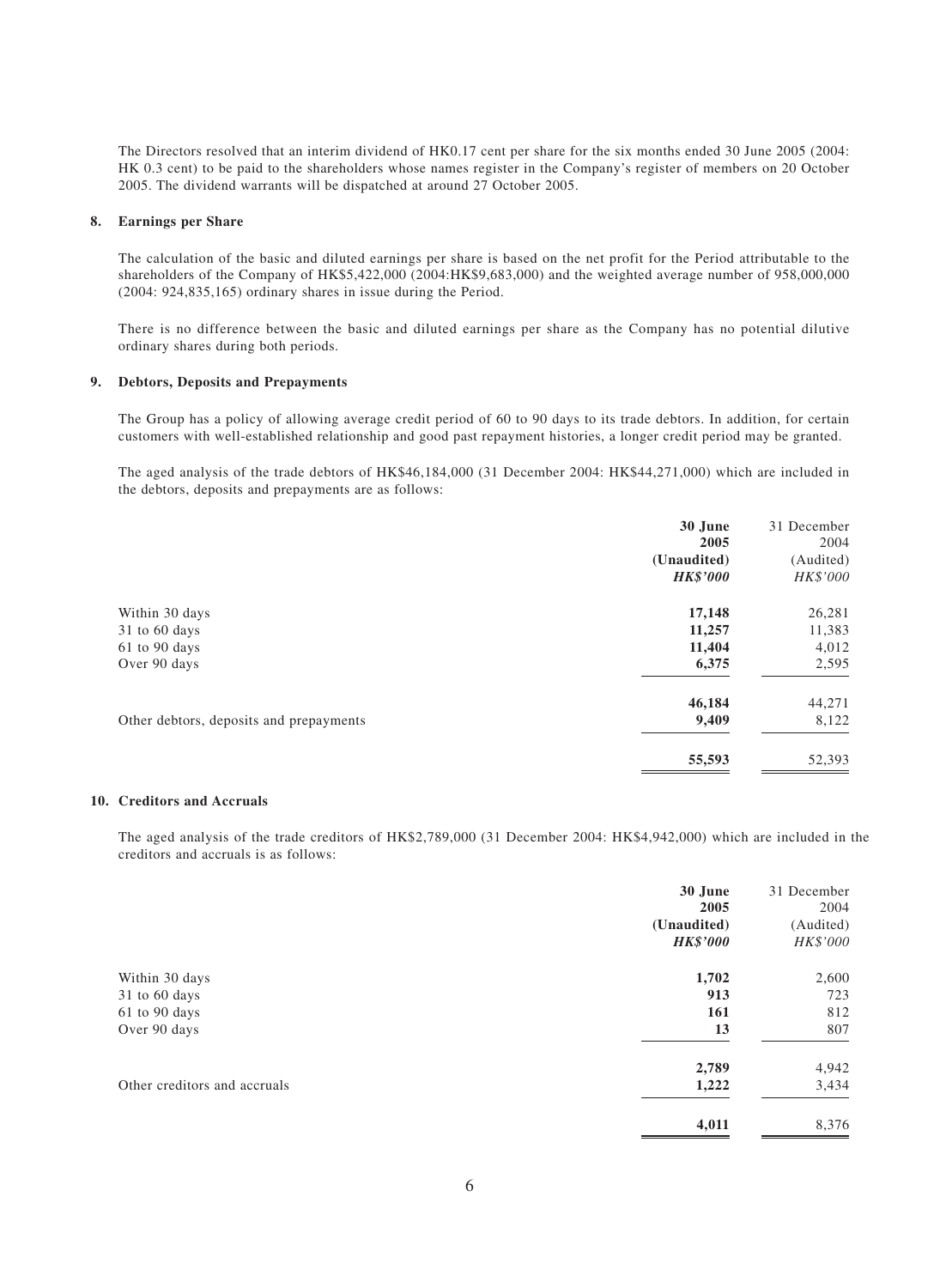# **MANAGEMENT DISCUSSION AND ANALYSIS**

### **Business Review**

### *Business Review and Financial Performance*

The Group is principally engaged in the manufacturing of **Pme** branded industrial abrasive products in Mainland China and trading of various global brands of industrial abrasive products. More than 90% of the Group's turnover is contributed from the markets in Hong Kong and the Pearl River Delta in Mainland China.

The Group's turnover for the Period was moderately increased by 6.4% to HK\$67.7 million as compared with the corresponding period in 2004. Net profit for the Period attributable to the shareholders of the Company was approximately HK\$5.4 million, representing a decrease of 44.0%. Chain reaction caused by substantial increases in crude oil prices led to a rise in cost of sales, including increase in the raw material costs and the manufacturing overheads, which greatly affected our gross profit margin. It was difficult to transfer the increased costs to our customers due to keen competition in the market. An unexpected bad debt provision resulting from the collapse of an eye-care group in June 2005 has also reduced the Group's net profit for the Period.

### *Liquidity and Financial Resources*

At 30 June 2005, the Group had interest-bearing bank borrowings of approximately HK\$15.0 million (31 December 2004: HK\$12.3 million), which were to mature within one year. The directors expect that all the bank borrowings will be repaid by internally generated funds or rolled over upon maturity and will continue to provide funding to the Group's operations. At 30 June 2005, the Group's leasehold land and buildings, with aggregate carrying value of approximately HK\$87.7 million (31 December 2004: HK\$88.7 million), have been pledged to banks to secure banking facilities granted to the Group.

At 30 June 2005, current assets of the Group amounted to approximately HK\$129.9 million (31 December 2004: HK\$126.8 million). The Group's current ratio was approximately 6.33 as at 30 June 2005 as compared with 5.83 as at 31 December 2004. At 30 June 2005, the Group had total assets of approximately HK\$266.2 million (31 December 2004: HK\$262.5 million) and total liabilities of approximately HK\$25.3 million (31 December 2004: HK\$26.7 million), representing a gearing ratio (measured as total liabilities to total assets) of 9.5% as at 30 June 2005 as compared with 10.2% as at 31 December 2004.

### **Foreign Exchange Exposures**

The Group's purchases and sales are mainly denominated in US dollars, Hong Kong dollars and Renminbi. The operating expenses of the Group are either in Hong Kong dollars or Renminbi. As Hong Kong dollars have been pledged with US dollars, and the exchange rate of Renminbi against Hong Kong dollars is relatively stable, the directors consider that the Group has no material currency exchange risk exposures.

### **Contingent Liabilities**

The Group had no material contingent liabilities as at 30 June 2005 and 31 December 2004.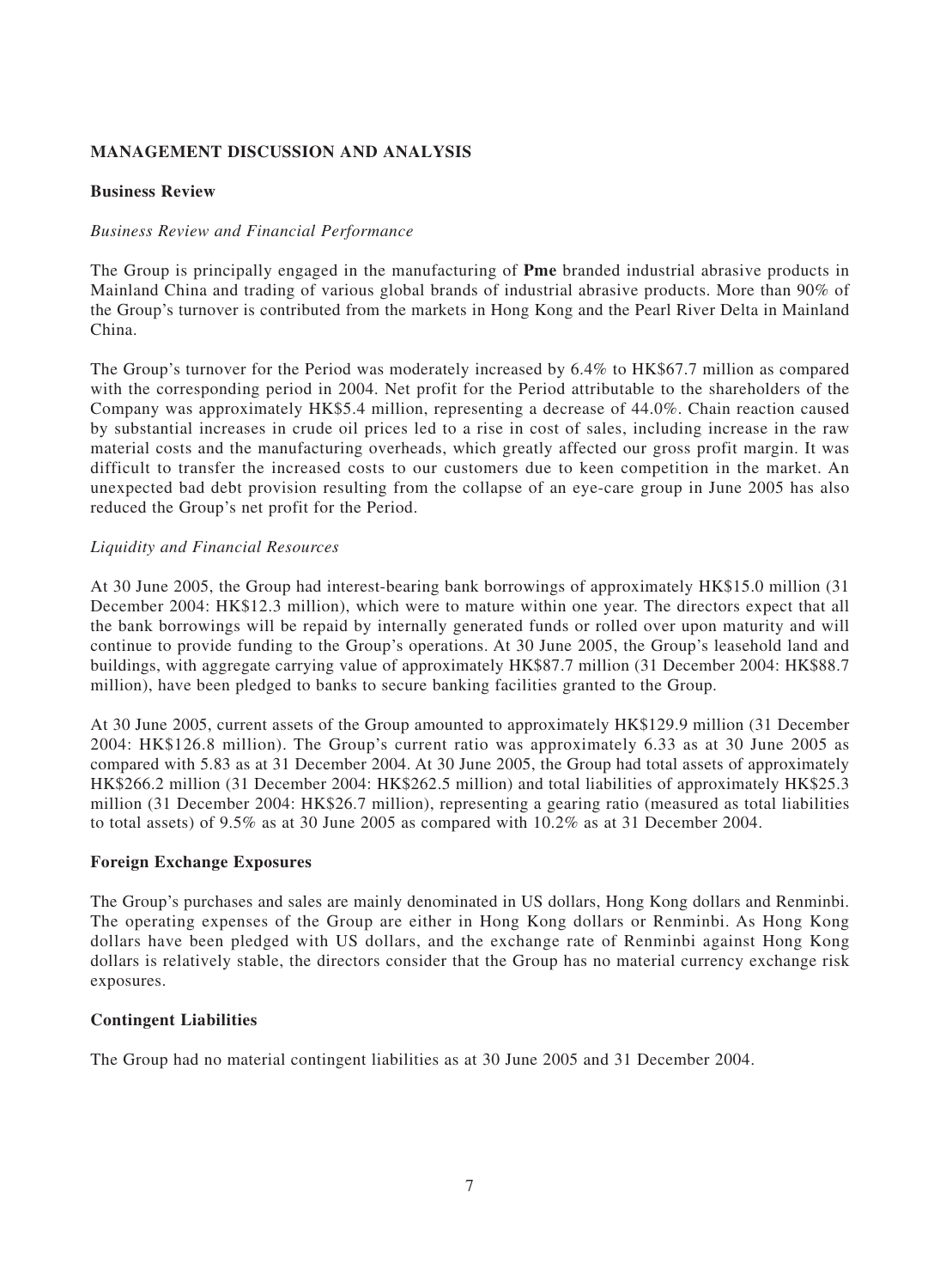# **Capital Commitments**

The Group had no material capital commitments as at 30 June 2005. At 31 December 2004, the Group had capital commitment of HK\$96,000 in respect of acquisition of property, plant and equipment contracted for but not provided in financial statements.

# **Outlook**

From an economic point of view, the Hong Kong economic environment is now on a firm foundation. The economic growth of Mainland China, as in previous years, will continue (the general forecast is around 9% growth). Hong Kong and the Pearl River Delta are two most important regions for us and it accounted for over 90% of our revenue. Our sales to the Yangtze River Delta region are steadily increasing and more resources will be spent on marketing promotion activities. Opening up sales distribution channels, diversifying product ranges and searching for and negotiating with powerful business partners (due to frequent changes of government policies in Mainland China, some projects have been slowed) remain our striving direction. Cost control remains our top issue. The appreciation of Renminbi has certainly increased the costs of our manufacturing products. Stringent cost control policies are being implemented in order to maintain the competitiveness of our products. As such, we are conservatively optimistic for the second half of 2005.

### **Employees and Remuneration**

At 30 June 2005, the Group had approximately 280 employees in Hong Kong and Mainland China. The employees are remunerated with basic salary, bonus and other benefits in kind with reference to industry practice and their individual performance. The Group also operates a share option scheme of which the Directors may, at its discretion, grant options to employees of the Group. No option has been granted since the adoption of the share option scheme.

### **PURCHASE, REDEMPTION OR SALE OF LISTED SHARES**

Neither the Company, nor any of its subsidiaries purchased, sold or redeemed any of the listed securities of the Company during the Period.

### **CLOSURE OF REGISTER OF MEMBERS**

The Register of Members of the Company will be closed from 18 October 2005 to 20 October 2005, both days inclusive, during which no transfer of shares can be registered. To qualify for the interim dividend, members must ensure that all transfer documents accompanied by the relevant share certificates must be lodged with the Company's Hong Kong branch share registrar, Secretaries Limited, at G/F, BEA Harbour View Centre, 56 Gloucester Road, Wanchai, Hong Kong for registration no later than 4:30 p.m. on 17 October 2005.

# **CODE ON CORPORATE GOVERNANCE PRACTICES**

The Company has complied with the applicable code provisions of the Code on Corporate Governance Practices as set out in Appendix 14 of the Listing Rules throughout the six months ended 30 June 2005, except for the Code Provisions A.1.7, A.4.1, A.4.2, A.5.4, B.1.1, and C.3.3.